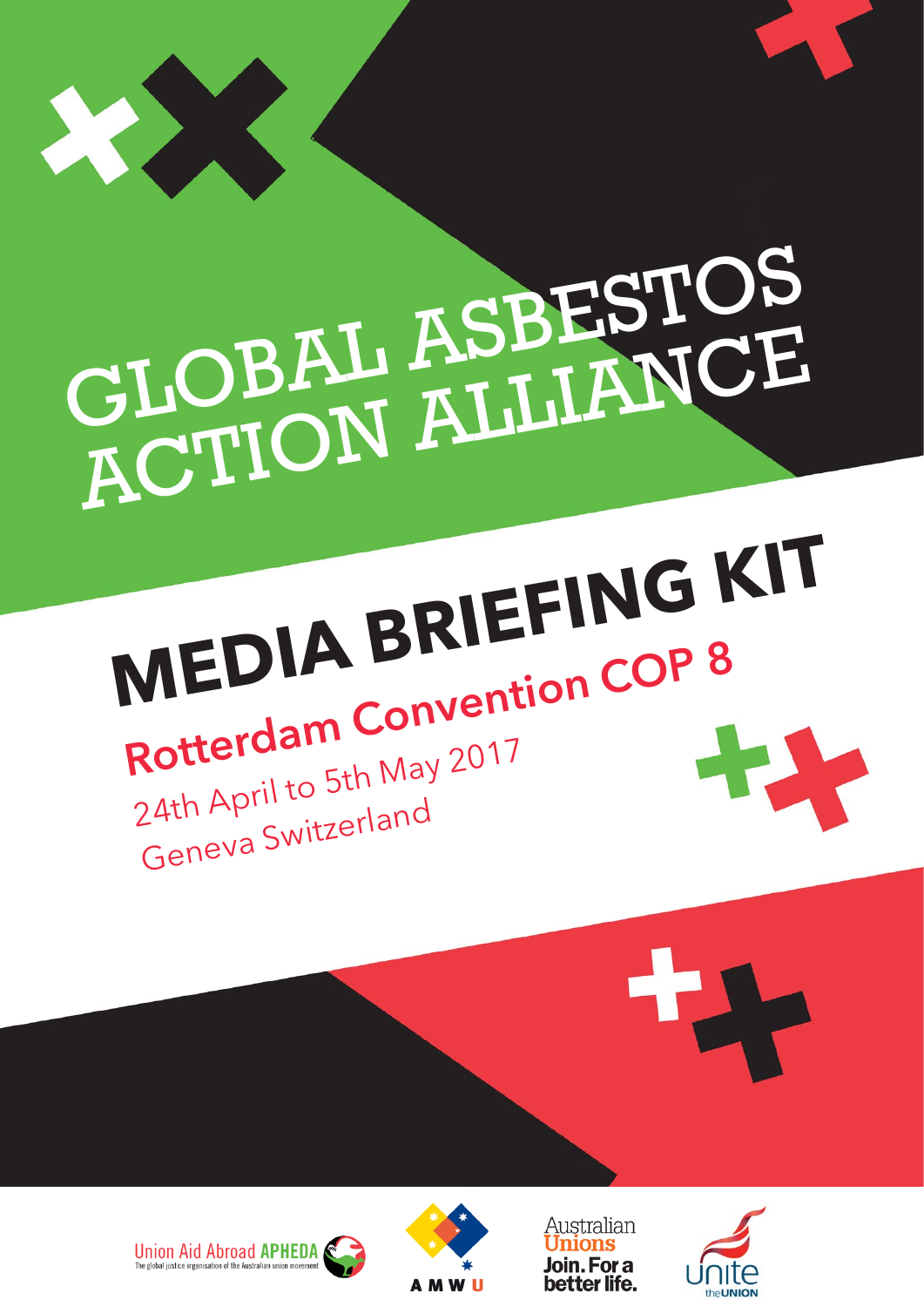### **CONTENTS**

| 1.  | Rotterdam reform 2017 - smashing the deadlock<br>a better way to protect people from hazardous chemicals |
|-----|----------------------------------------------------------------------------------------------------------|
| 2.  | <b>Explainer - What is the Rotterdam Convention</b>                                                      |
| 3.  | The African Amendment                                                                                    |
| 4.  | Blocking countries and vested interests                                                                  |
| 5.  | The impact of hazardous chemical trade on developing<br>countries                                        |
| 6.  | The scientific evidence vs propaganda and fake science                                                   |
| 7.  | Case study: Global asbestos industry: A history of intimidation,<br>threats, and corruption              |
| 8.  | Case study: the human impact - personal stories of asbestos<br>harm                                      |
| 9.  | Organisations for further information                                                                    |
| 10. | Contacts for interview and follow up during COP 8                                                        |





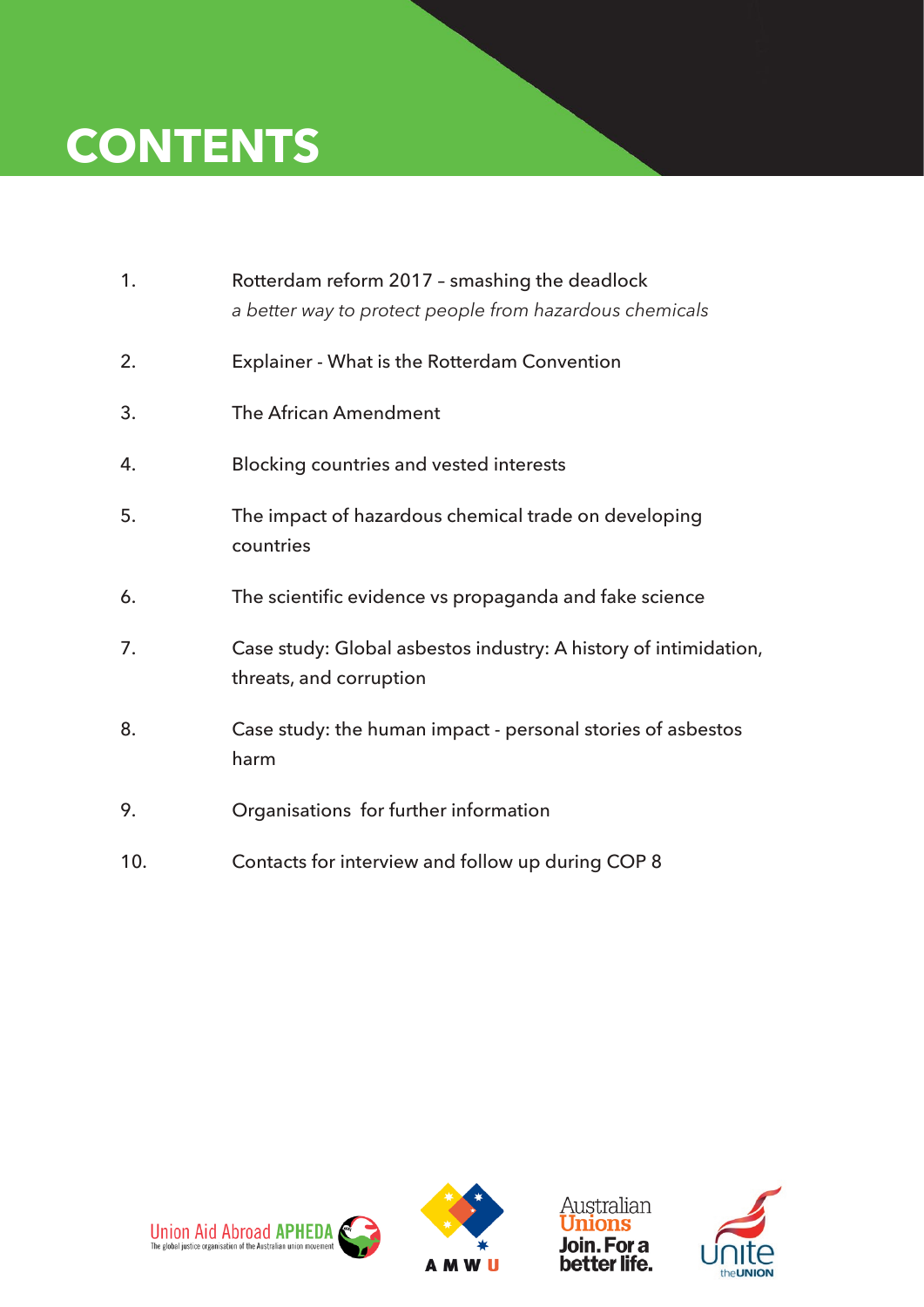### ROTTERDAM REFORM 2017 **SMASHING THE DEADLOCK**

*A better way to protect people from hazardous chemicals*

Nations participating in the 2017 Conference of Parties have a powerful opportunity to protect some of the world's most vulnerable citizens by voting to make Rotterdam Convention decision-making more democratic when a consensus decision is not possible.

An amendment before the 2017 Conference of Parties will make the Rotterdam Convention a more effective instrument to protect the world from the trade in harmful chemicals.

The current voting mechanism for listing chemicals is compromised. The listing of wellknown harmful chemicals is blocked by fewer than 5% of all countries that are parties to the Convention.

Repeatedly over the last decade, countries with a vested interest have been able to veto listings of dangerous chemicals, such as chrysotile asbestos and paraquat.

These countries are often protecting their own industries from having to receive prior consent of importing countries before they export their hazardous material. They are also known to pressure and intimidate smaller, poorer countries into supporting their industries, using fake science and increasingly aggressive tactics.

The result is that certain chemicals that have repeatedly met independent, evidence-based requirements for listing under the convention **remain unlisted today**.

Without voting reform in 2017, it is highly unlikely that their listing will get through future Conference of Parties.

The global market in deadly chemicals like chryostile asbestos and paraquat has thrived in this time, propped up by exports to sometimes unwitting nations that would be

subject to more stringent consent restrictions if the safeguards of the Rotterdam Convention were in place.

In 2017 a group of African countries is putting forward an amendment that still seeks consensus of all countries if at all possible, but where this is not possible provides a mechanism to break the veto power of a small handful of countries that would seem to have greater interest in short term profit than protecting human health and the environment.

Such reform would bring the Rotterdam Convention in line with other UN treaties such as the Stockholm and Basel Conventions.

#### Summary: **Breaking the voting deadlock of the Rotterdam Convention will:**

- restore democracy by removing the veto power of the minority who act in scandalous self-interest to block listing which currently requires 100% approval of all countries that ratify the Convention
- address global inequality by equipping poorer nations to identify imports of dangerous chemicals.
- protect some of the most vulnerable citizens in the world
- make the whole UN chemical treaty program work better by having all of the Conventions in synergy
- restore the integrity of the Rotterdam Convention by breaking the decade long deadlock on certain chemical listings

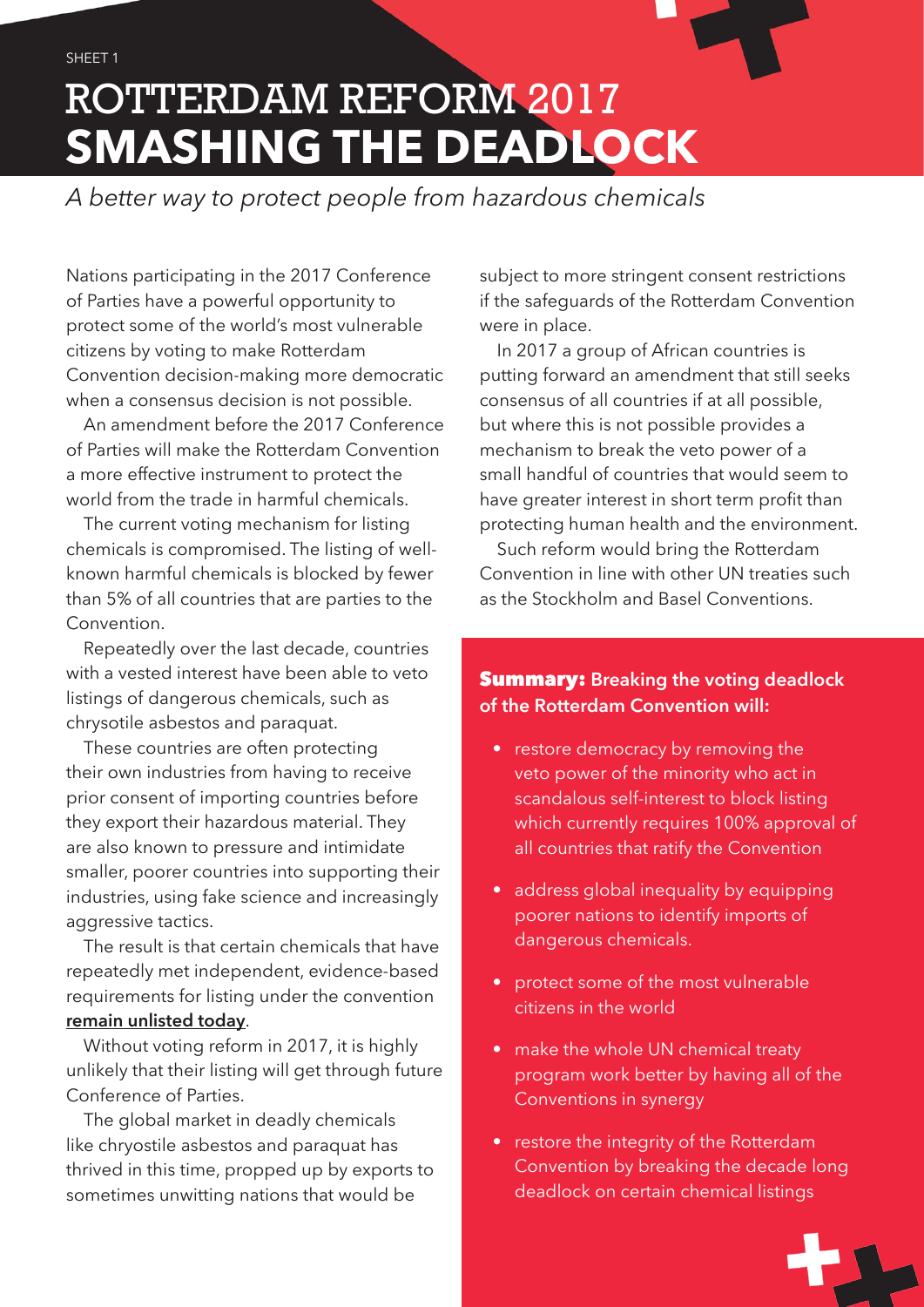### ROTTERDAM CONVENTION **EXPLAINER**

The Rotterdam Convention is a binding multilateral treaty to protect global human health and the environment through restrictions on the international trade in hazardous chemicals and pesticides.

The Convention imposes an obligation on countries exporting hazardous substances and it provides the basic human right of Prior Informed Consent to countries in the global South, empowering them to control how and if hazardous substances can be shipped into their countries so they can better protect their population and environment.

The Rotterdam Convention came into force in 2004.

Currently 157 countries have ratified the Rotterdam Convention. Members meet every 2 years and the next meeting is early May 2017.

Annex III of the Convention is a list of chemicals that are subject to this Prior Informed Consent Procedure.

It is not a ban, but it means that countries exporting a listed substance must seek the consent of the destination country before export.

There are a total of 48 chemicals listed in Annex III, including 34 pesticides and 14 industrial chemicals.

Prior to consideration for listing by Parties, a substance must have the recommendation of the Chemical Review Committee of the Rotterdam Convention and be banned or severely restricted by countries in at least 2 regions of the world.

This Committee is made up of 32 independent expert scientists from around the world who review the scientific evidence for and against a substance. This means that before a recommended for listing on Annex III is made, impartial experts have already found the chemical to be a health risk.

Article 22 of the Rotterdam Convention requires total consensus in order to list chemicals on Annex III. This has enabled a minority of countries to repeatedly block the listing of known hazardous chemicals.

Rotterdam is one of three treaties dealing with hazardous chemicals and pesticides. The Stockholm Convention on Persistent Organic Pollutants and the Basel Convention on the disposal of hazardous waste hold Conferences in tandem with the Rotterdam Convention.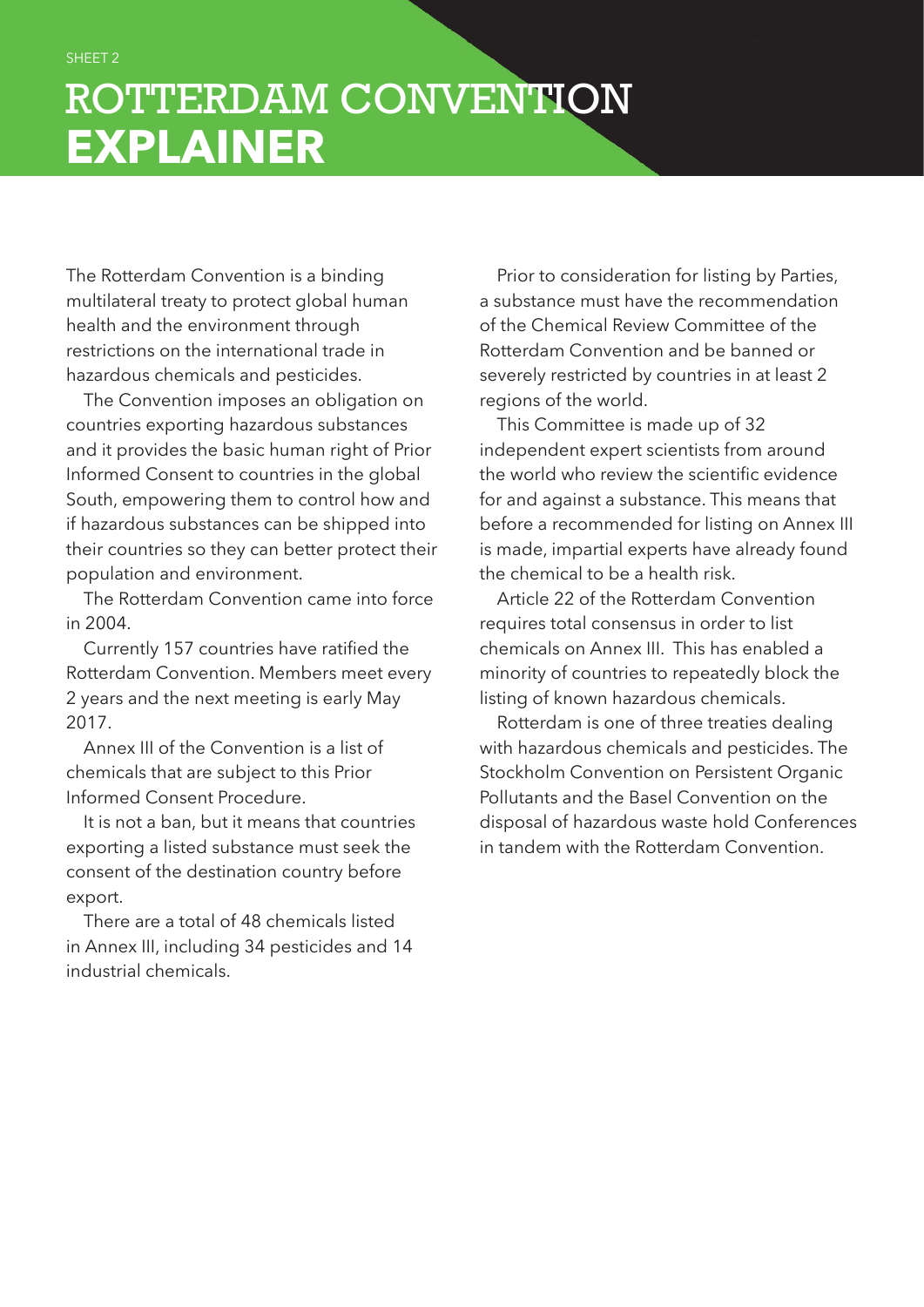### **THE AFRICAN AMENDMENT**

The listings of several known harmful substances to Annex III have stalled despite the recommendations of an impartial panel of experts, the Chemical Review Committee.

The Conference of the Parties repeatedly deals with the same chemicals.

This year, half of the eight chemicals that will be considered for listing were blocked two years ago.

Paraquat Dichloride will be discussed for the 6th year this year. Chrysotile asbestos has been listed for the past 10 years.

In that time, global markets in these dangerous substances have flourished. Frustration at this situation has peaked.

At the 2017 Conference, a group of 12 African countries will put forward a proposal to reform Article 22. These countries are: Botswana, Cameroon, Ghana, Kenya, Lesotho, Malawi, Mozambique, Namibia, Nigeria, Swaziland, Tanzania and Zambia.

The proposal from the African Region group is that if all attempts at consensus fail, a threequarter majority vote be allowed.

This would align the standard of amending annexes to list chemicals in Rotterdam Convention with that of the Basel and Stockholm Conventions, and international treaties more broadly.

| <b>CONVENTION</b>                                                                                                                              | <b>ANNEX LISTING CHEMICALS</b>                                                                          | <b>DECISION-MAKING MECHANISM</b><br><b>FOR LISTING</b>                                                                                                             |
|------------------------------------------------------------------------------------------------------------------------------------------------|---------------------------------------------------------------------------------------------------------|--------------------------------------------------------------------------------------------------------------------------------------------------------------------|
| Stockholm Convention on<br>Persistent Organic Pollutants                                                                                       | Annex A- Elimination<br>Annex B-restriction<br>Annex C- Unintentional production                        | Every effort at reaching consensus<br>should be made. Failing that, as<br>a last resort, amendments to the<br>Annexes are adopted by a three-<br>fourths majority. |
| <b>Basel Convention on the Control</b><br>of Transboundary Movements<br>of Hazardous Wastes and their<br>Disposal                              | Annex I - categories of wastes to<br>be controlled<br>Annex VIII - wastes characterised as<br>hazardous | Every effort at reaching consensus<br>should be made. Failing that, as<br>a last resort, amendments to the<br>Annexes are adopted by a three-<br>fourths majority. |
| Rotterdam Convention on the<br>Prior Informed Consent Procedure<br>for Certain Hazardous Chemicals<br>and Pesticides in International<br>Trade | Annex III - Chemicals subject to the<br>Prior Informed Consent Procedure                                | Amendments can be made by<br>complete consensus (100%) only.                                                                                                       |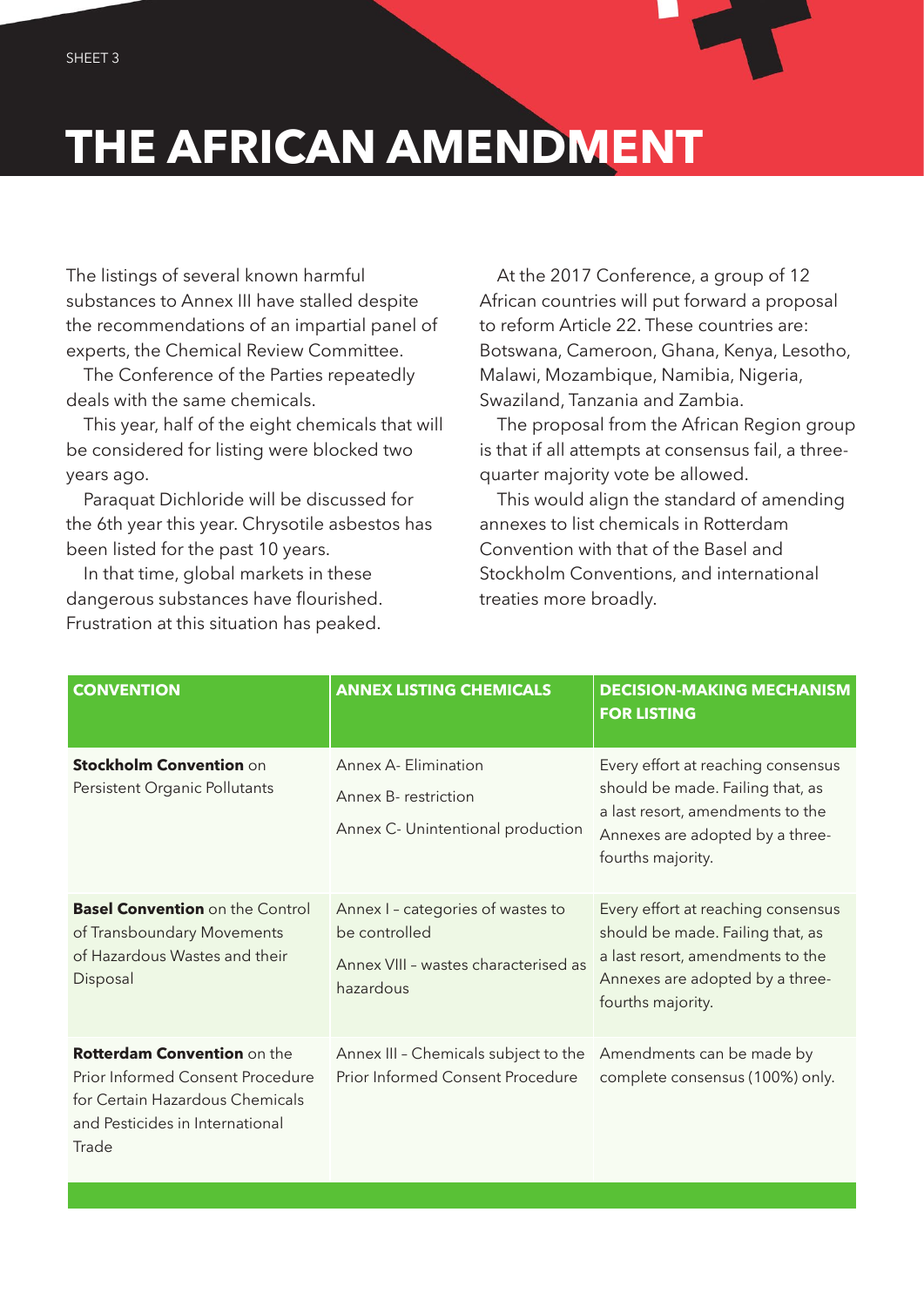### **BLOCKING NATIONS AND VESTED INTERESTS**

The blocking of listings of known hazardous chemicals at past Conferences of Parties commonly occurs by countries that have considerable conflicts of interest.

At the 2015 COP, chrysotile asbestos was blocked by **Russia, Kazakhstan, India, Kyrgyzstan, Pakistan, Cuba, Zimbabwe**. Asbestos is consumed by all of these countries and produced by **Russia, Kazakhstan and Zimbabwe**.

At the same Conference, paraquat was blocked by **Indonesia, India, and Guatemala**

In 2013, chrysotile asbestos was blocked by **Russia, India, Kazakhstan, Kyrgyzstan, Ukraine, Vietnam, and Zimbabwe**.



#### **THE TOP FIVE ASBESTOS CONSUMING COUNTRIES (BY ORDER):\***

| 1. China     |  |
|--------------|--|
| 2. India     |  |
| 3. Russia    |  |
| 4. Brazil    |  |
| 5. Indonesia |  |

#### **THE TOP FOUR ASBESTOS PRODUCING COUNTRIES:\* (2013)**

- 1. Russia: 1050000 metric tonnes
- 2. China: 420000 metric tonnes
- 3. Kazakhstan: 175,000 metric tonnes
- 4. Brazil: 307000 metric tonnes

*\*source: USGS (United States Geological Survey)*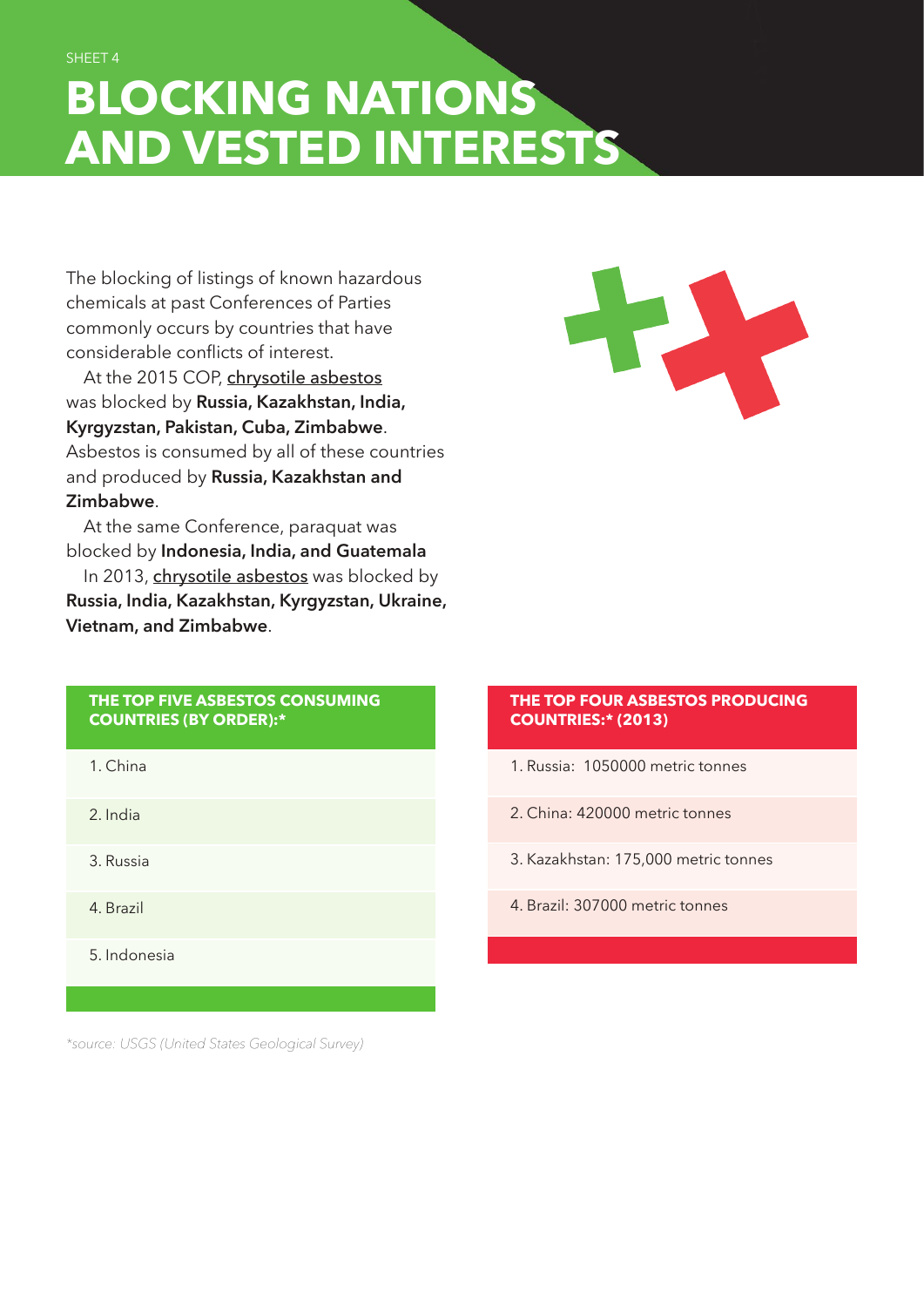### **THE IMPACT ON DEVELOPING NATIONS**

Failure to list dangerous chemicals on Annex III profoundly affects some of the world's most vulnerable people.

As developed countries have become aware of the harm caused by deadly chemicals and have moved toward bans or restrictions on asbestos and paraquat, global chemical industries have looked for new markets in less developed countries.

The table below shows Asia's asbestos use (in yellow) increasing rapidly to 72% of the world's total since 2000, as the rest of the world's declined as a result of bans and reduced use by most countries.

Developing nations often have fewer resources to devote to education, awareness raising, regulation and detection. Countries

with cheap and abundant sources of labour and weak worker protection regimes are ideal places for asbestos manufacturers to set up factories.

There is low awareness to harmful effects of asbestos exposure not only among the general population in many developing countries, but also among policy makers.

Because developing economies are more vulnerable to the international trade in harmful chemicals, they are subsequently more reliant on the information, protections and safeguards put in place by the Rotterdam Convention.

So when the safeguards are voted down, developing nations are disproportionately impacted.



ope: Defined to include Russia but not former Soviet Asian republics (Kazakhstan etc.). Practically all European consumption is in Russia, Ukraine, Belarus, Azerbaijan and Armenia: 94% in 2000 to 99%+ in 2013<br>Asia: Defined as Asian countries east of (and including) Kazakhstan and Iran. C. & S. America: Central and South America.

.<br>"Data: USGS consumption data (ignoring negative values) averaged over 3 yr intervals (e.g. 2000 as avge of 1999, 2000,<br>2001) to mitigate the effects of stockpiling, reporting errors, etc. \_\_\_\_\_\_\_\_\_\_\_\_\_\_\_\_\_\_\_\_\_\_\_\_\_\_\_\_\_\_ Compiled by International Ban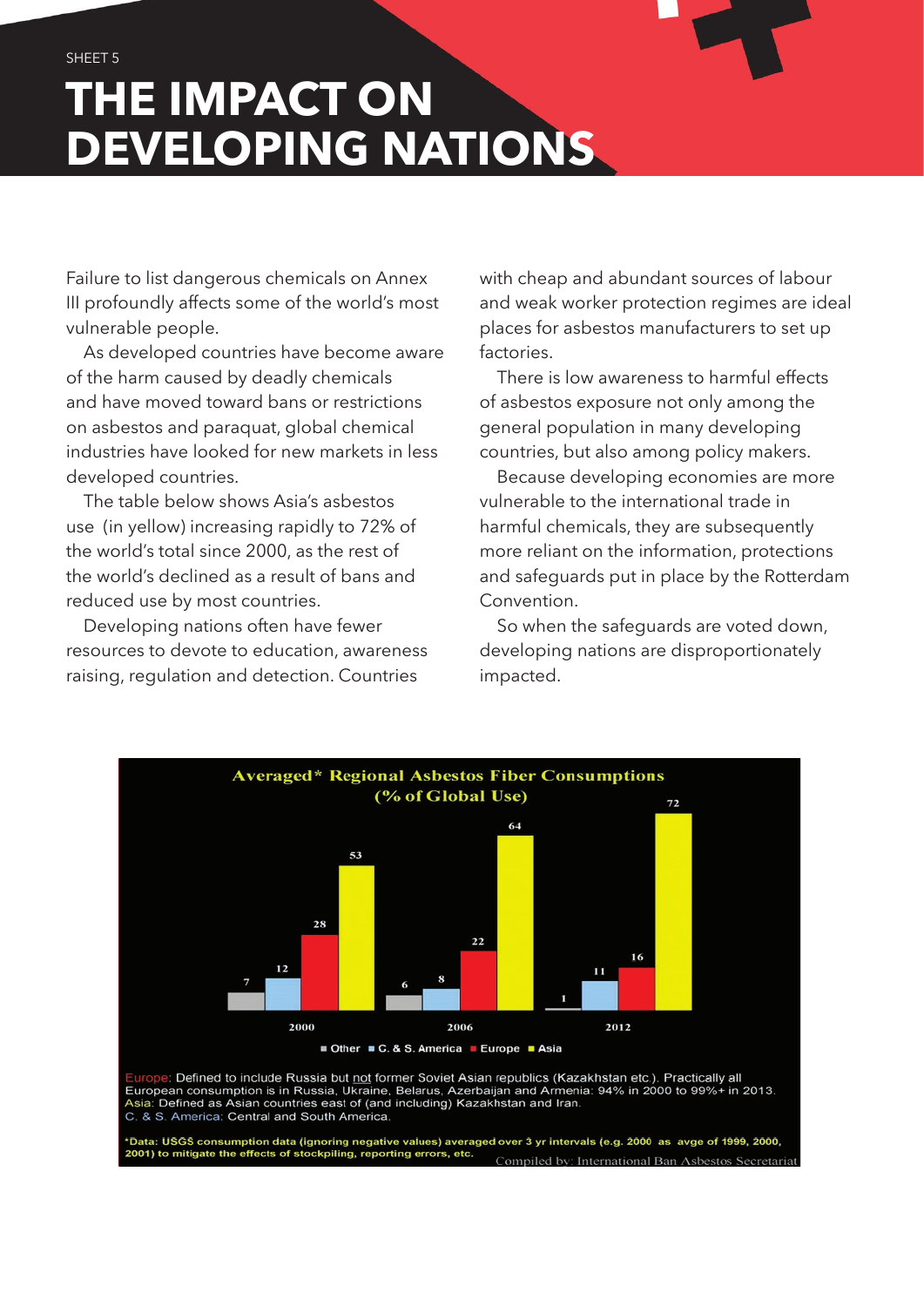### **THE IMPACT ON DEVELOPING NATIONS** SHEET 5



#### **ASBESTOS AND ASIA**

The focus market in the last 2 decades of asbestos mining companies such as those in Russia, Kazakhstan and Brazil has been Asia, as other regions rapidly ban or reduce consumption as asbestos related diseases mount, costs of compensation to victims, health care and safe removal and storage of waste become apparent.

These companies are aggressively marketing in Asia with over 90% of global imports of asbestos in 2015 in just 10 Asian countries. (India, Indonesia, China, Vietnam, Uzbekistan, Thailand, Sri Lanka, Malaysia, Pakistan, Philippines).

Aging technology, poor safety standards, low awareness of exposure risks and rapid turnover of workers in some of these countries means very high exposure rates for workers and communities living around manufacturing locations and high rates of asbestos related diseases in coming decades.

Within South East Asia there is also trends of some higher GDP economies reducing imports considerably (e.g. Thailand, Malaysia, Philippines) while the industry is pushed into

still developing economies such as Lao PDR and Cambodia.

#### **PARAQUAT AND BURKINA FASO**

Paraquat is described as the most toxic herbicide to be marketed in the last 60 years.

At the 2015 Conference of Parties, the listing of Paraquat on Annex III was proposed by the small nation of Burkina Faso.

Speaking after the listing was blocked by Indonesia, India and Guatemala, Burkina Faso's Director General of The Ministry of Environment and Sustainable Development said:

*"Burkina Faso is a developing country and information sharing is crucial for us. Paraquat has caused, and continues to cause, many severe health effects and deaths amongst agricultural workers in a number of countries. But aggressive lobbying by the pesticide industry, particularly the Swiss company Syngenta, has resulted in many countries finding themselves unable to ban it."*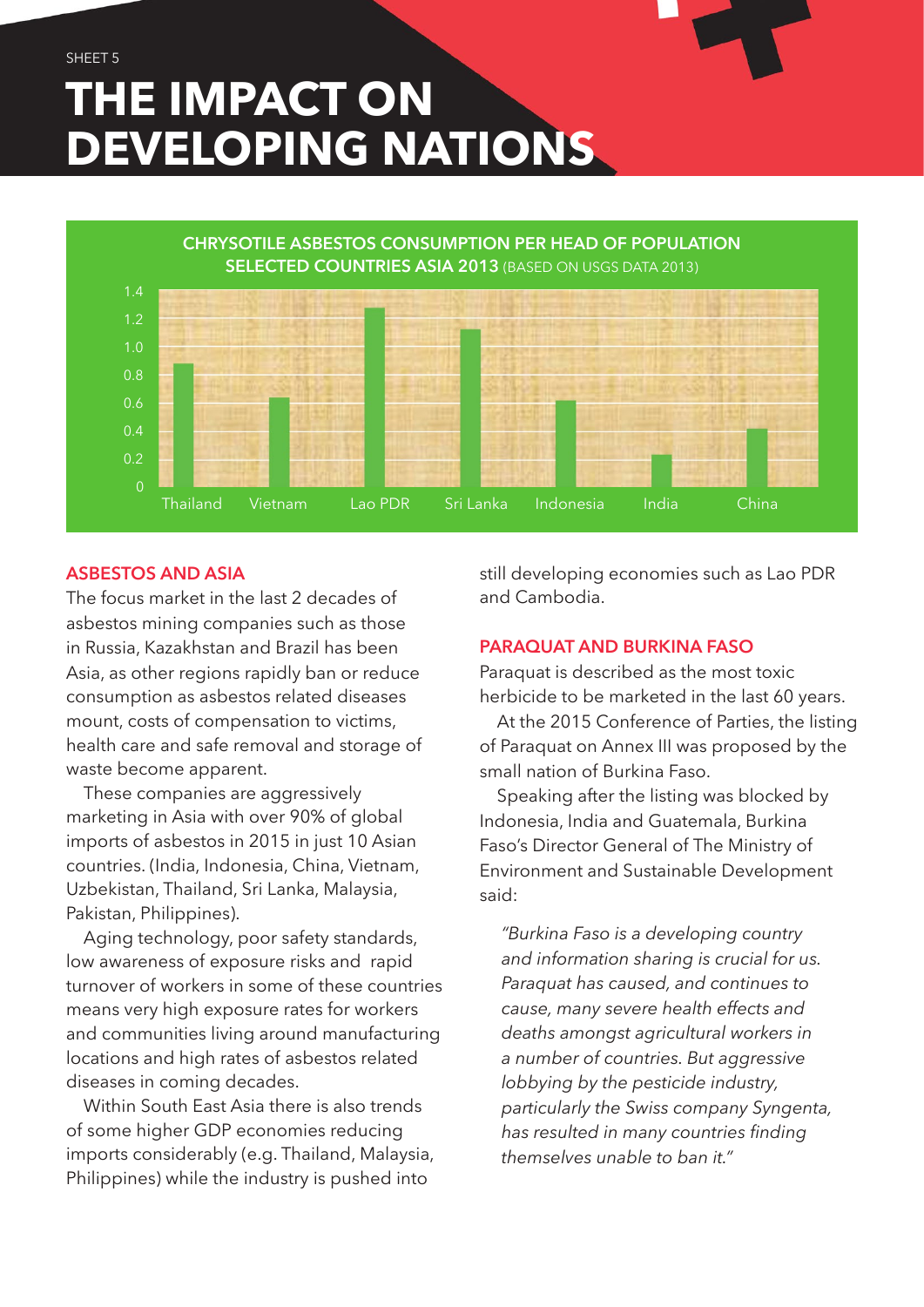### ASBESTOS **THE SCIENTIFIC EVIDENCE VS PROPAGANDA AND FAKE NEWS**

There is overwhelming global scientific consensus that asbestos causes cancer.

Countless studies confirm that asbestos exposure increases the risk of lung cancer and mesothelioma.

The World Health Organisation is adamant that there is no safe level of exposure to asbestos.

WHO's International Agency for Research on Cancer has evaluated human exposure to asbestos on four occasions – in 1973, 1977, 1987, and  $2012^1$ .

These repeated scientific evaluations confirm that all types of asbestos cause's mesothelioma and cancers of the lung, larynx and ovary.

The use of asbestos is banned in 59 countries and will be 60 when Canada's announced ban comes into effect in 2018.

Asbestos is classified as a known human carcinogen by the United States Department of Health and Human Services and the United States Environmental Protection Agency.

The global asbestos industry generates self-funded studies that are widely discredited as counterfeit science, published in fake scientific journals and not peer reviewed by independent scientists.

Every scientific organisation that has examined the asbestos issue – including The Union for the International Control of Cancer (2012), comprising more than 700 member organisations in 155 countries, the World Federation of Public Health Associations (2005), the International Commission on Occupational Health (2000), the International Social Security Association (2004), the Collegium Ramazzini (1999, 2010) and the International Trade Union Confederation (2004) – have all dismissed the claims of the chrysotile asbestos industry as having no credibility.

However, in recent years, fake scientific news has proliferated with the growth of "predatory publishers" rising from 18 in 2011, to nearly 700 in 2015<sup>2</sup>.

\_\_\_\_\_\_\_\_\_\_\_\_\_\_\_\_\_\_\_\_\_\_\_\_\_\_\_\_\_\_\_\_\_\_\_\_\_\_\_\_\_\_

<sup>1.</sup> WHO International Agency for Research on Cancer, "Monographs on the Evaluation of Carcinogenic Risks to Humans" Volume 100 http://monographs.iarc.fr/ENG/ Monographs/vol100C/mono100C.pdf

<sup>2. &</sup>quot;Firm action needed on predatory journals", British Medical Journal, 16 January 2015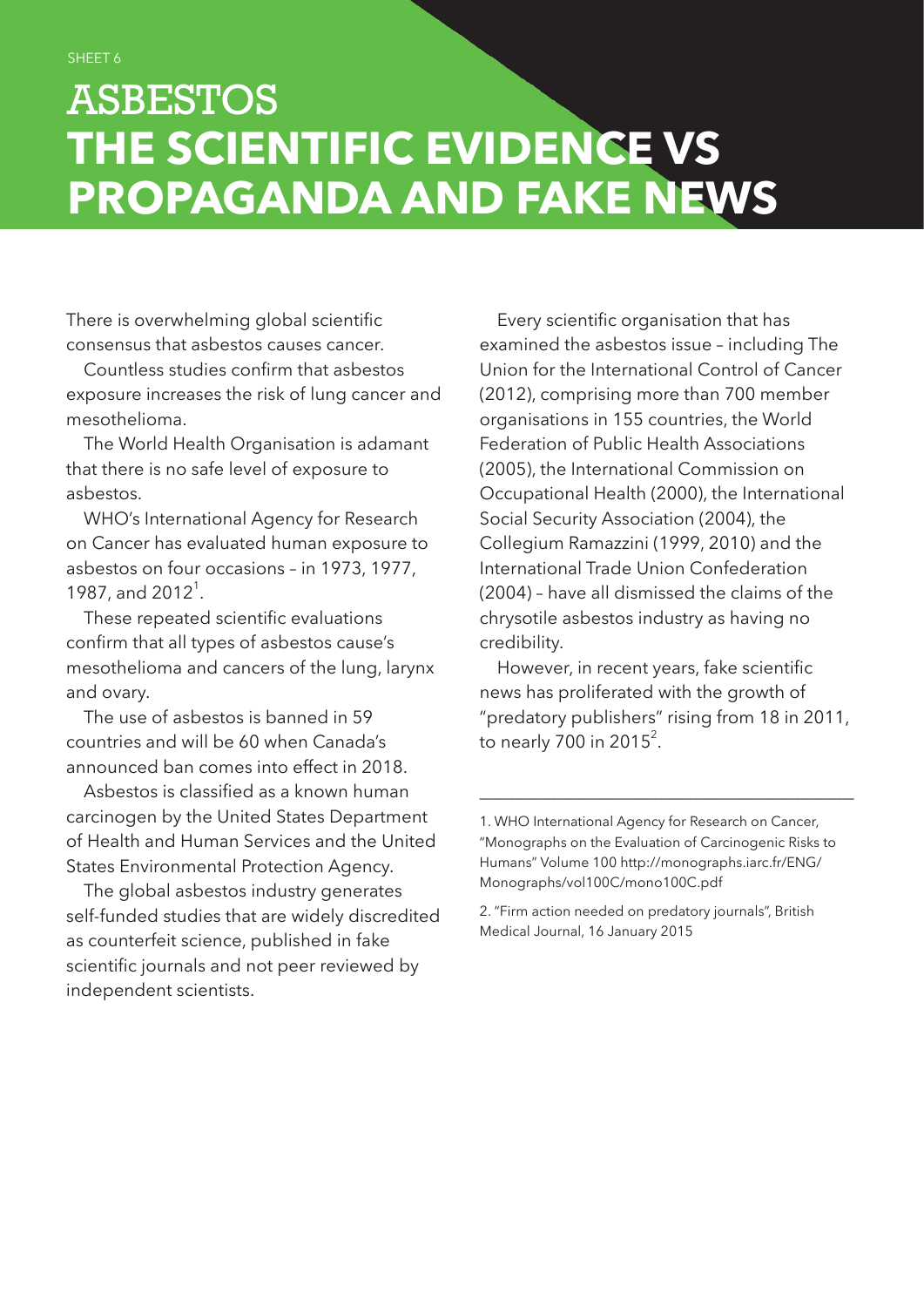### CASE STUDY **GLOBAL ASBESTOS INDUSTRY: A HISTORY OF INTIMIDATION, THREATS, AND CORRUPTION**

For two decades since the movement toward international bans, global antiasbestos activists, trade union officials, health professionals and scientists have been subjected to spying, threats, bribery, intimidation and more.

Almost everyone who has spoken out about the harm of asbestos can tell a story of the aggressive and often criminal tactics of the global pro-asbestos lobby.

- The infiltration of the global antiasbestos movement by a Kazakhstani backed UK corporate spy, Robert Moore, detailed in this report: https:// newmatilda.com/2017/03/05/lethal-lieshow-a-corporate-spy-for-a-kazakhstancompany-infiltrated-the-global-antiasbestos-network/
- Lawsuits against campaigners in Brazil, India, the UK and France;
- Legal threats to a trade union campaigner in Switzerland and authors of publications critical of the industry in the UK and Italy as well as ban asbestos campaigners in Vietnam.
- Decision makers at international agencies and civil servants have been targeted and/or threatened by industry bullies and ban asbestos
- Anti asbestos campaigners have been denounced by speakers representing Russian asbestos interests at public meetings in Korea and Switzerland and

maligned via the internet.

- Corrupted the scientific process by commissioning research to "prove" that "chrysotile asbestos can be used safely".
- Spend large amounts of funds on lobbying and study tours to Brazil and Russia for key national leaders from importing countries

**"THERE IS AGGRESSIVE INDUSTRY PROPAGANDA ON THE 'SAFE USE THEORY' IN ASBESTOS CONSUMING COUNTRIES THROUGH HIGH END CONFERENCES – INDONESIA, PHILIPPINES AND INDIA. WHEREVER THE INDUSTRY SMELLS AN ASBESTOS BAN, THEY TRY TO REACH OUT TO BRAIN-WASH WITH THEIR BUNDLE OF LIES"** 

Apolinar Tolentino, Regional Representative, Asia Pacific, Building and Wood Workers International (Philippines)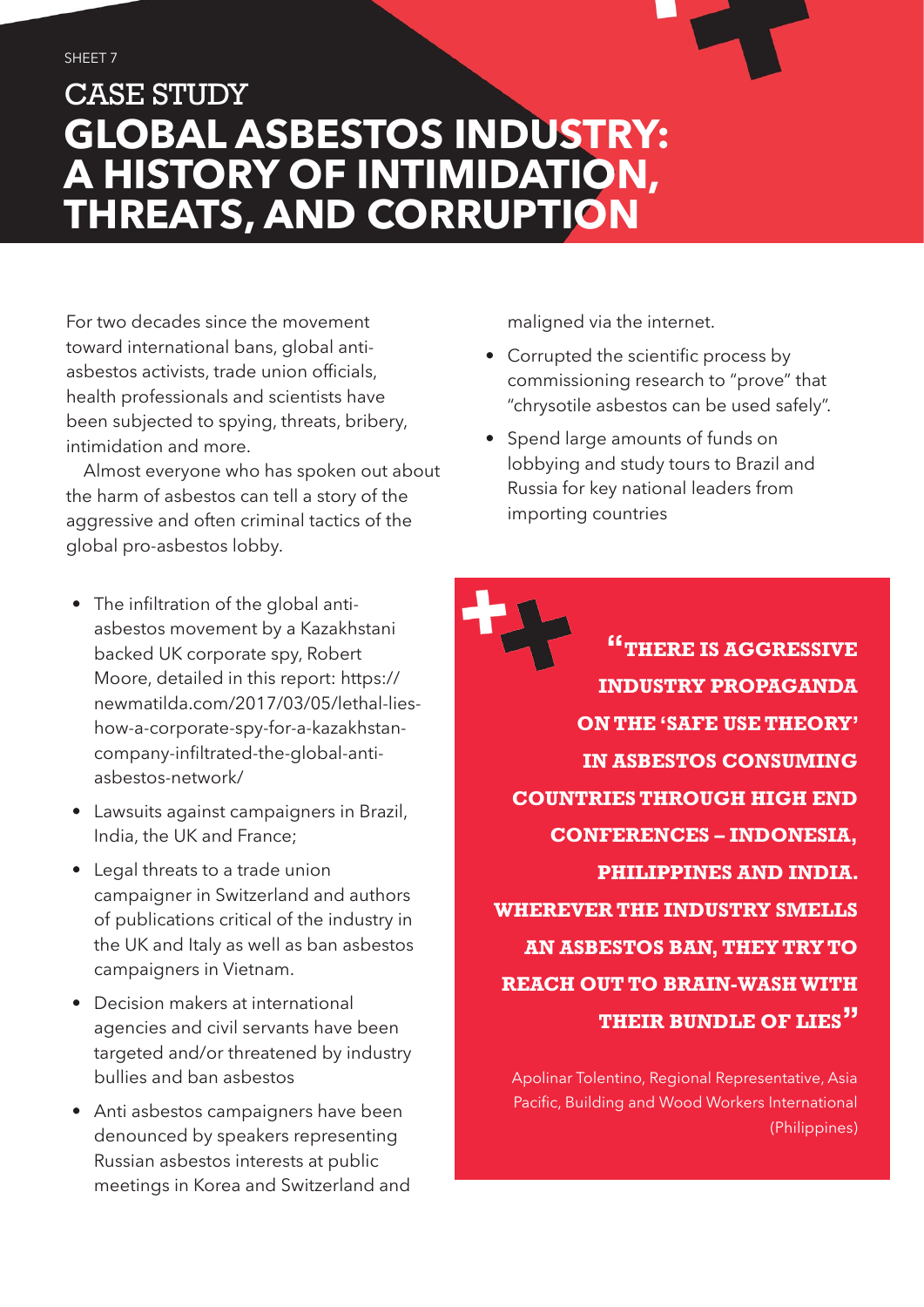SHEET 8

### **PERSONAL STORIES OF ASBESTOS HARM**



#### **INDONESIA**

*This has been edited from a letter that was read by Siti Kristina in 2013 in Korea*

My name is Siti Kristina, I'm 47 years old, and I am a former worker of PT. Trigraha, Cibinong Indonesia. PT. Trigraha is an asbestos textile factory. We produce asbestos thread, a material for asbestos cloth. We process the raw material of asbestos dust, mix it with cotton and polyester and spin it to make the asbestos thread. We use dry process.

I had been working for this factory since March 1991. In 2013, I was no longer a permanent worker since the companies reduced its asbestos production and expanded its business unit of aluminum material production. Most of the permanent workers, particularly women had to take early retirement. But then, the company offered us to work again as a contractual worker. On March this year, I finally gained my freedom from asbestos dust. I decided to quit my job and retired. So I totally work for 23 years with asbestos company.

I worked for Trigraha since its first year operation. So I really know the condition inside the factory.

I had never had any serious health problem until 2009. I started coughing. At the first time, I thought it was just ordinary coughing. I went to hospital almost every three months for a medical examination because of the coughing and fever I had. I felt better a while but then in the next three month, I got sick again. I lost my weight too. I did a medical examination provided by the clinic inside the factory. But I was not satisfied with its result. So I went to a hospital. The doctor was shocked learning my health condition. The doctor said my lung was rough and she asked if I worked in a dusty environment. She gave me some medicines for my lung. For a few months, the coughing was gone but it started again after a while.

Then in 2010, for the first time I met Yeyong. He was with a staff from the OHS organization. The staff asked Pak Nana, Bu Dewi, Bu Yusni and Bu Atun to take a medical examination in Cipto Mangunkusumo Hospital (RSCM). We got a thorough examination there, including CT scan.

Because I was still coughing and went to the clinic every three months, when the doctors said that I was okay, I could not believe them. I was still losing my weight, still coughing and had a sore throat. In 2012, I met another staff from the OHS organization who informed me about the medical result from Korea. He said that the doctors from Korea had diagnosed me with an early symptom of asbestosis.

It was shocking for me. My friend who got the same result also experienced the same. Off course our families were worried too. We got stressed thinking about our health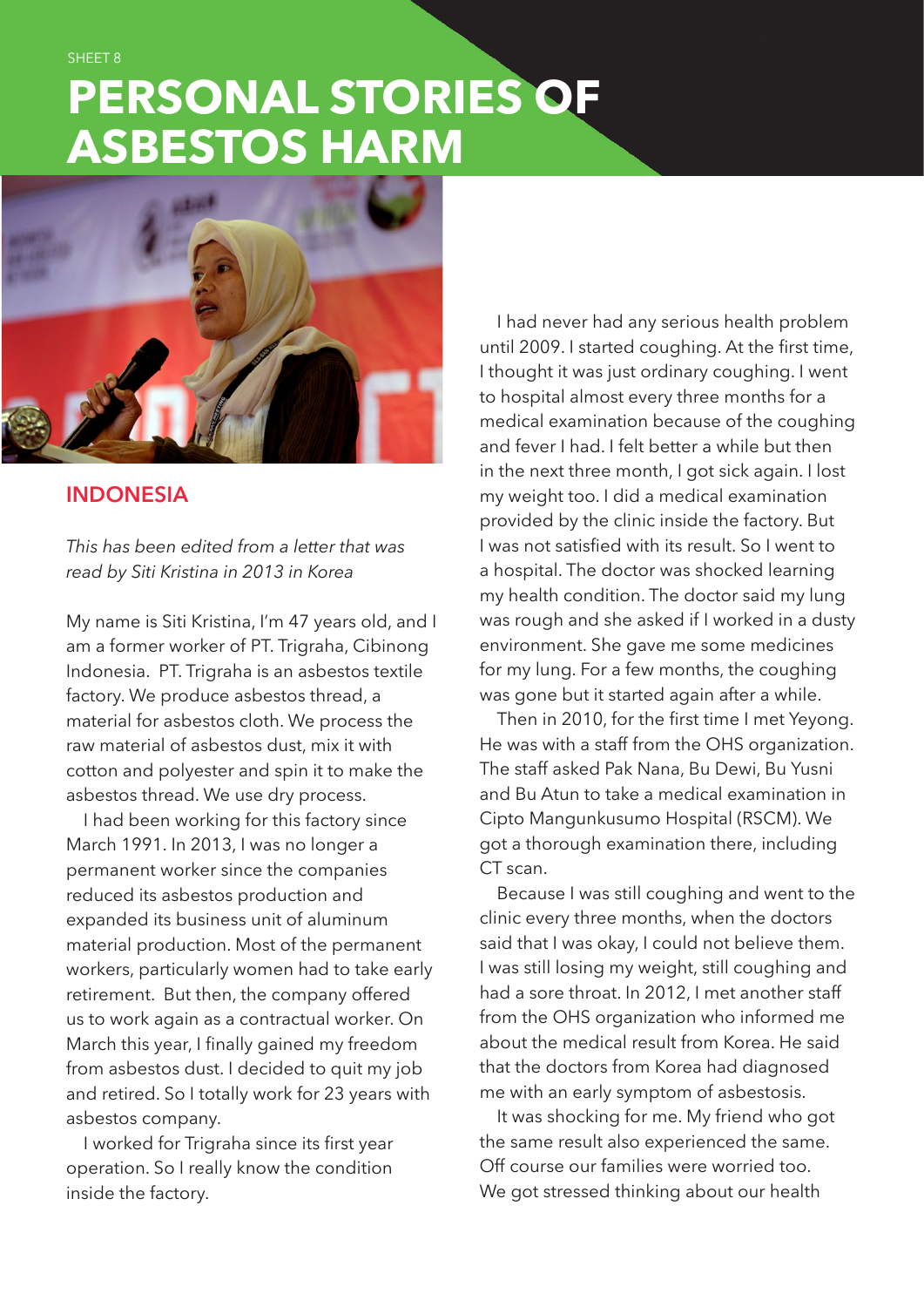### **PERSONAL STORIES OF ASBESTOS HARM**

situation and our future, whether we can be cured or not.

I was on medications for six months, consuming medicines everyday, once in two weeks I had to buy the medicines and once a month I had to go for a routine health checkup. It was exhausting.

After six months, I felt better, did not experience difficulties to breath anymore and the coughing also stopped.

We used masks at the workplace, simple sanitary masks, which were replaced once a week. We had to double even triple the mask and put handkerchief as an additional layer to ensure our mouth covered. Back then, the company gave a better one but not anymore. The OHS management was also poor. We were never encouraged to wear a mask or to follow the OHS regulation.

Asbestos goods production is being reduced now. I hope the company has more concern on the welfare of its workers. And I hope the Government thinks more about the condition of workers who work at a dangerous workplace. I really want to be healthy. I wish there will be more communities such as Ban Asbestos across the world who support us. Because, we cannot fight this war alone.



### **INDIA**

I am Rajendra Pevekar and I suffer from an asbestos-related disease. I will be bringing the voice of victims of asbestos-related diseases to the global meeting of governments in May 2017.

My father worked in an asbestos company in Mumbai. Through my father's work, my mother and I were both exposed to asbestos fibers and both suffer from asbestos-related disease as a result of secondary exposure.

When my father worked he used to be covered in fibres. I am the youngest son so he used to hold me close to his chest lovingly and lift me up. I used to start coughing and Papa would say: 'It's dust. Of course, if it goes up your nose you will cough'. The authorities never told us anything. Naturally, I am angry with them. After a few years we started to figure it out on our own. Asbestos is harmful. It causes cancer.

I face a difficult choice – treating my mother or myself. I have chosen to treat my mother as she has a shorter life and needs treatment first.

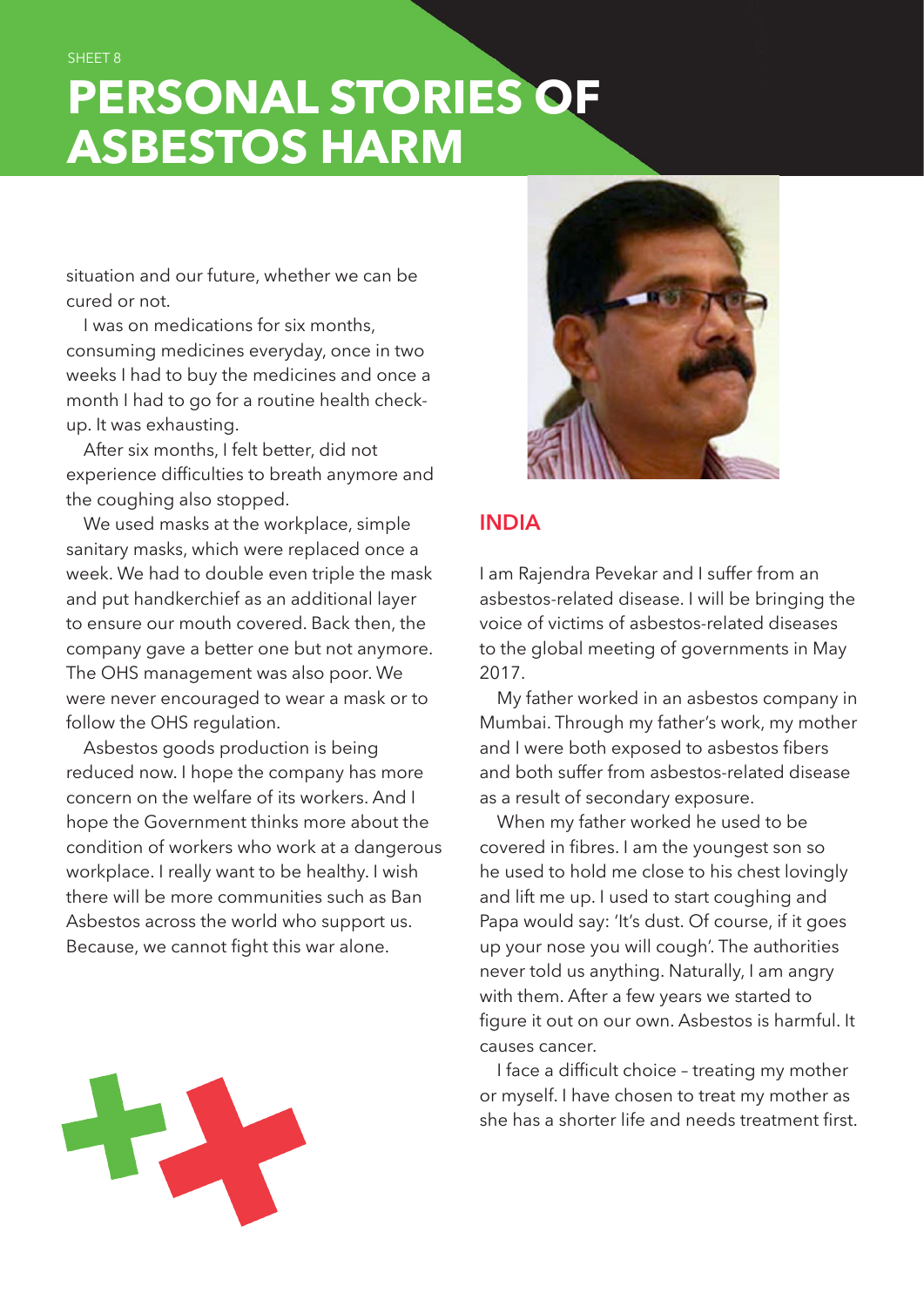### **ORGANISATIONS FOR FURTHER INFORMATION**

### **INTERNATIONAL**

- **ITUC** International Trade Union Confederation
- • Building Workers International (BWI) Global Trade Union
- IndustriALL Global Trade Union
- International Ban Asbestos Secretariat IBAS

### **EUROPE**

- • European Trade Union Confederation (ETUC)
- • Solidar Switzerland
- • Trades Union Congress (UK)
- Unite the Union (UK)
- • Confederación Sindical de Comisiones Obreras CCOO (Spain)

### **ASIA PACIFIC**

- • Australian Council of Trade Unions
- • Union Aid Abroad APHEDA (Australia)
- The Asbestos Safety and Eradication Agency (Australia)
- • Asia Ban Asbestos Network ABAN
- • Occupational & Environmental Health Network of India (OEHNI)
- Asia Monitor Resource Centre (AMRC)
- Asian Network for the Rights of Occupational and Environmental Victims (ANROEV)
- New Zealand Council of Trade Unions
- • Local Initiative for OHS Network LION Indonesia
- • Vietnam Ban Asbestos Network VN BAN

### **USA**

- American Federation of Labor and Congress of Industrial Organizations AFL-CIO
- • Asbestos Disease Awareness Organisation ADAO

### **CANADA**

- • Right On Canada
- • Canadian Labour Congress (CLC)
- • Union for Canada (Unifor)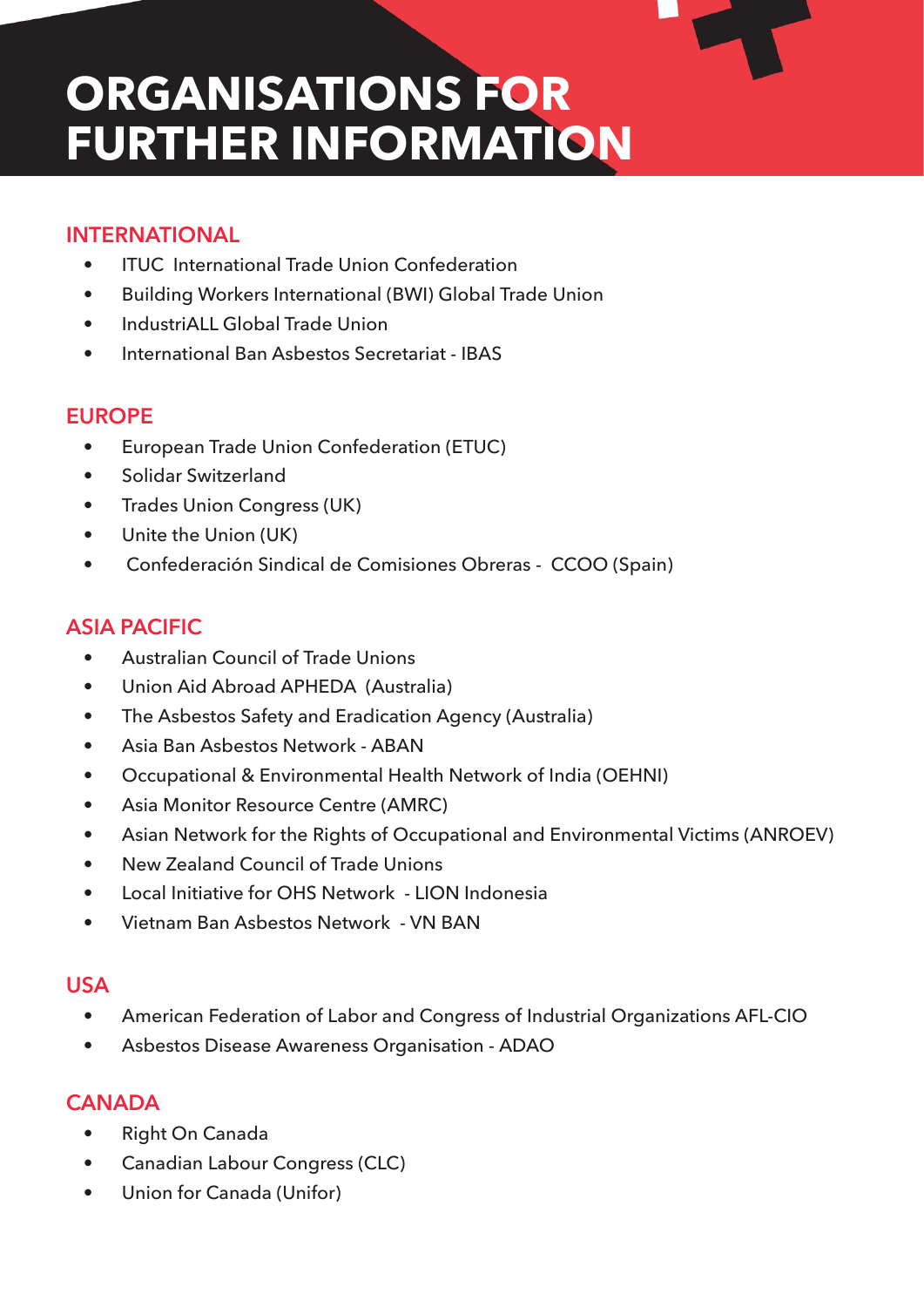### **CONTACTS FOR INTERVIEW AND FOLLOW UP DURING RC COP 8**

#### **MICHAEL BOROWICK**

ACTU +61 409022256 mborowick@actu.org.au

#### **ANDREW DETTMER**

AMWU +61 419 899 345 andrew.dettmer@amwu.org.au

#### **SUSAN MURRAY**

Unite the Union (UK) +44 2076112596 susan.murray@unitetheunion.org

#### **PHIL HAZELTON**

Union Aid Abroad +61 459 435 519 phazelton@apheda.org.au







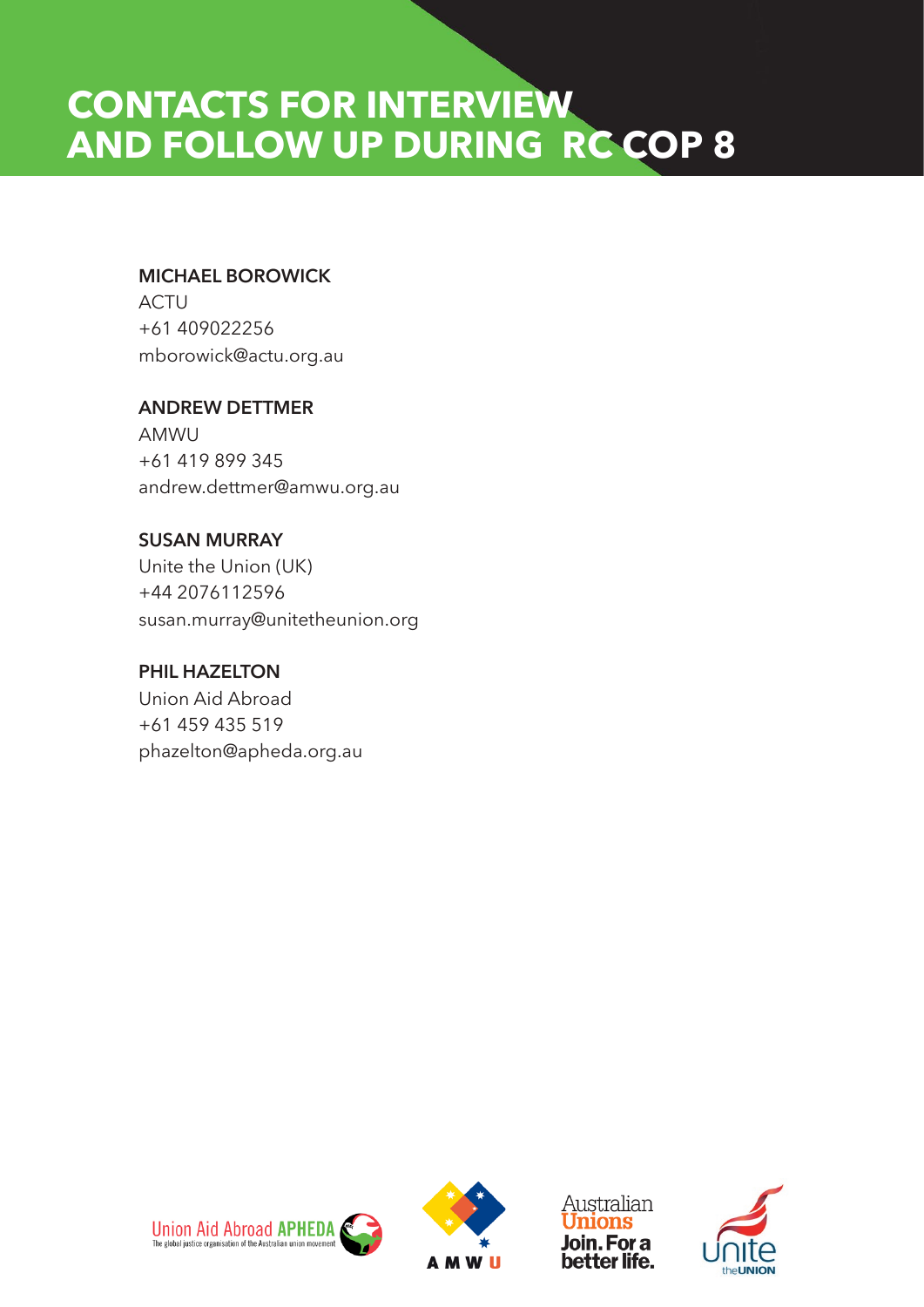### **MEDIA RELEASE**

Sunday 23 April 2017

### GLOBAL ASBESTOS ACTION ALLIANCE CONFRONTS GLOBAL ASBESTOS INDUSTRY **GOOD CoP/ BAD CoP?**

#### *Geneva 24th April 2017*

For more than a decade the asbestos industry has blocked the wishes of the rest of the world and refused to allow chrysotile asbestos to be put on the Rotterdam Convention's list of hazardous substances. This must be stopped at COP 8.

The Global Asbestos Action Alliance will renew it's push this week to have white asbestos listed as a global banned substance as the 8th Conference of the Rotterdam Convention kicks off in Geneva.

Rotterdam is one of three Conventions in the "triple CoP" which also features the Basel and Stockholm Conventions, regulating international trade in chemical and "other substances" including asbestos.

Despite it meeting all requirements for listing by an independent expert panel for more than 10 years, chrysotile or white asbestos, a known killer, has still not been listed under the Convention. A rump of countries, led by Russia, which still mines and manufactures chrysotile products, simply refuse to allow it to be listed.

Under current rules, a single country can stand in the way of an item being listed as a "toxic substance or known carcinogen". Advocates for the listing believe that the archaic voting procedures mean that millions of people will continue to be unnecessarily exposed to the deadly substance.

#### **The 10 year blocking of the listing of chrysotile must end**

Sharan Burrow, ITUC General Secretary, said "Asbestos, including chrysotile, is one of the biggest industrial killers of all time. Tens of thousands of people die from it each year, and it is scandalous that more than a hundred million people are still exposed to chrysotile asbestos. Getting it on the Rotterdam list is an important step towards protecting those, especially in developing countries, who are increasingly being exposed to it."

"How many more people will have to die because of Russia's refusal?" Michael Borowick, Asst Secretary of the Australian Council of Trade Unions, and observer to CoP 8, asked.

"Australia banned asbestos in all its forms in 2003. It's time that at the very least, we controlled its transport and storage internationally."

Andrew Dettmer, National President of the AMWU and an observer to CoP 8, attended CoP7 as an observer in 2015, said, "The Convention itself is dysfunctional. Because one nation can effectively mount a veto, this leads to perverse outcomes."

"It isn't very different to Alice in Wonderland at times. At CoP 7, the biocide Fenthion, a proven